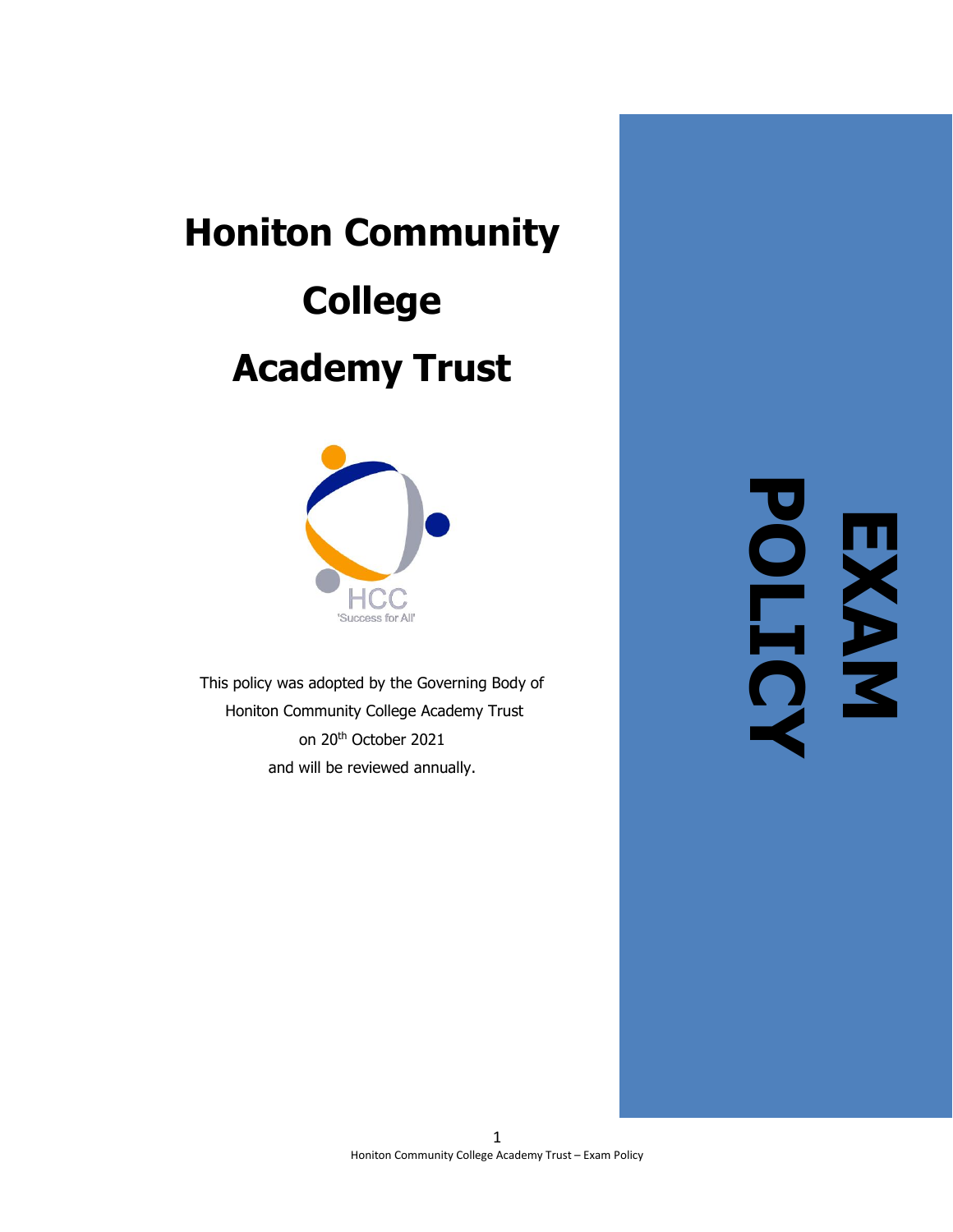**Contents**

**The Exam Policy Qualifications Exam series and timetables Entries, entry details and late entries Exam fees Disability Discrimination Act Estimated grades** M**anaging invigilators Candidates Internal assessments and appeals Results Certificates**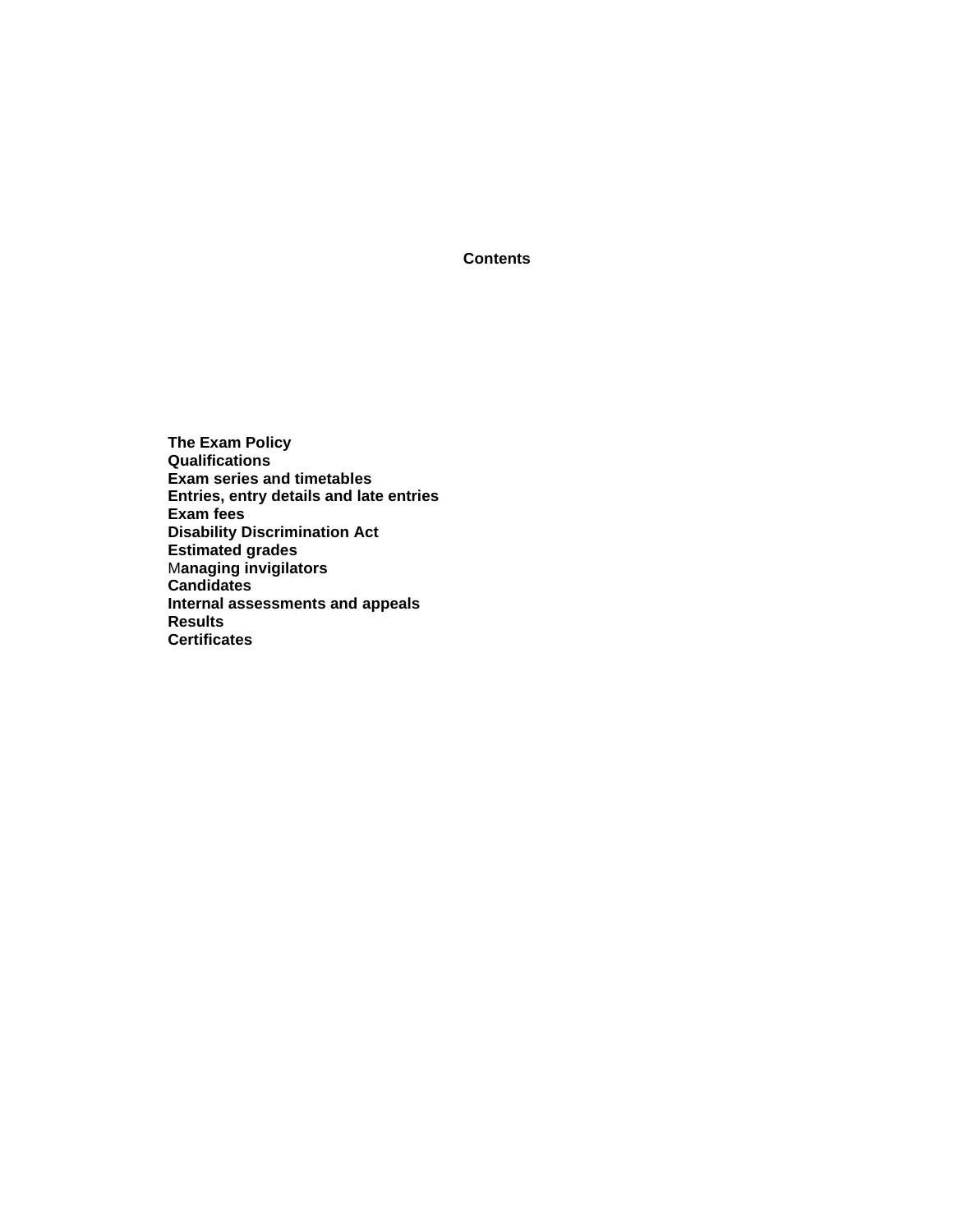**The Exam Policy**

# **The Policy Purpose**

The purpose of this exam policy is:

- To ensure the planning and management of exams is conducted efficiently and in the best interest of candidates.
- To ensure the operation of an efficient exam system with clear guidelines for all relevant staff.

It is the responsibility of everyone involved in the centre's exam processes to read, understand and implement this policy.

The exam policy will be reviewed yearly.

The exam policy will be reviewed by the Senior Leadership Team and Exams Manager.

## **Exam responsibilities**

**Exams Manager** - manages the administration of public and internal exams:

- Advises the Senior Leadership Team, subject and class tutors and other relevant support staff on annual exam timetables and application procedures as set by the various awarding bodies.
- Oversees the production and distribution to staff, governors and candidates of an annual calendar for all exams in which candidates will be involved and communicates regularly with staff concerning imminent deadlines and events.
- Ensures that candidates and their parents are informed of and understand those aspects of the exam timetable that will affect them.
- Consults with teaching staff to ensure that necessary internal assessment is completed on time and in accordance with JCQ guidelines.
- Provides and confirms detailed data on estimated entries.
- Receives, checks and stores securely all exam papers and completed scripts.
- Administers access arrangements and makes applications for special consideration using the JCQ publications *Access arrangements, reasonable adjustments and special consideration 21-22.*
- Identifies and manages exam timetable clashes.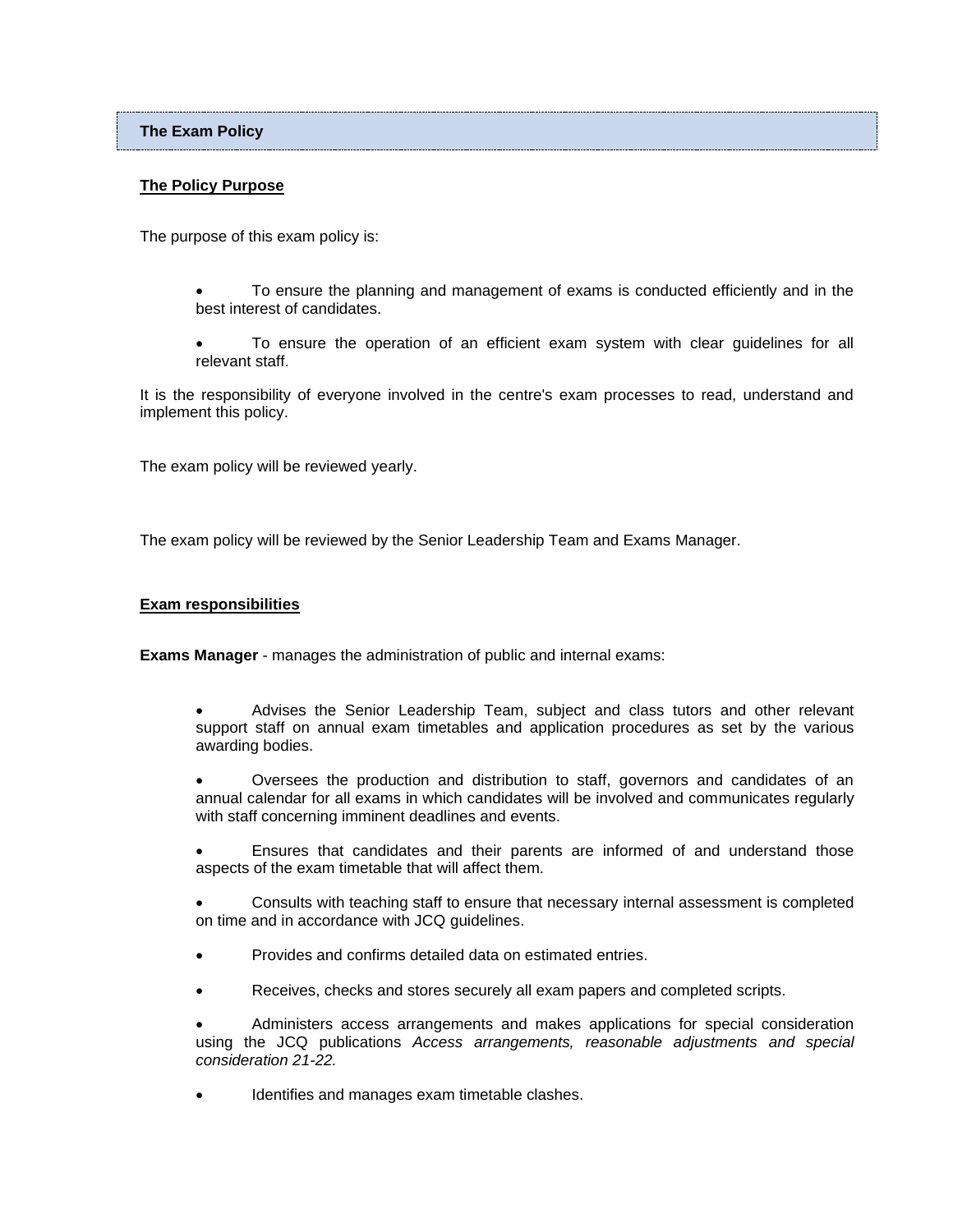• Accounts for income and expenditures relating to all exam costs/charges.

• Manages and organises the recruitment, training and monitoring of a team of exams invigilators responsible for the conduct of exams.

• Submits candidates' internal assessment marks, tracks despatch and stores returned internal assessment work and any other material required by the appropriate awarding bodies correctly and on schedule.

• Arranges for dissemination of exam results and certificates to candidates and forwards, in consultation with the SLT, any appeals/re-mark requests.

• Maintains systems and processes to support the timely entry of candidates for their exams.

## **Heads of Department** are responsible for:

Guidance and pastoral oversight of candidates who are unsure about exam entries or amendments to entries.

- Involvement in post-results procedures.
- Accurate completion of internal assessment mark sheets and declaration sheets.
- Accurate completion of entry and all other mark sheets and adherence to deadlines set by the Exams Manager.

**Teachers** are responsible for:

- Notification of access arrangements requirements (as soon as possible after the start of the course).
- Submission of candidates' entries, estimated grades and internal assessment marks to Heads of Department.

**SENCO** is responsible for:

- Administration of access arrangements
- Provision of staff to administer access arrangement

**Invigilators** are responsible for:

• Collection of exam papers and other material from the exams office before the start of the exam.

• Collection of all exam papers in the correct order at the end of the exam and their return to the exams office.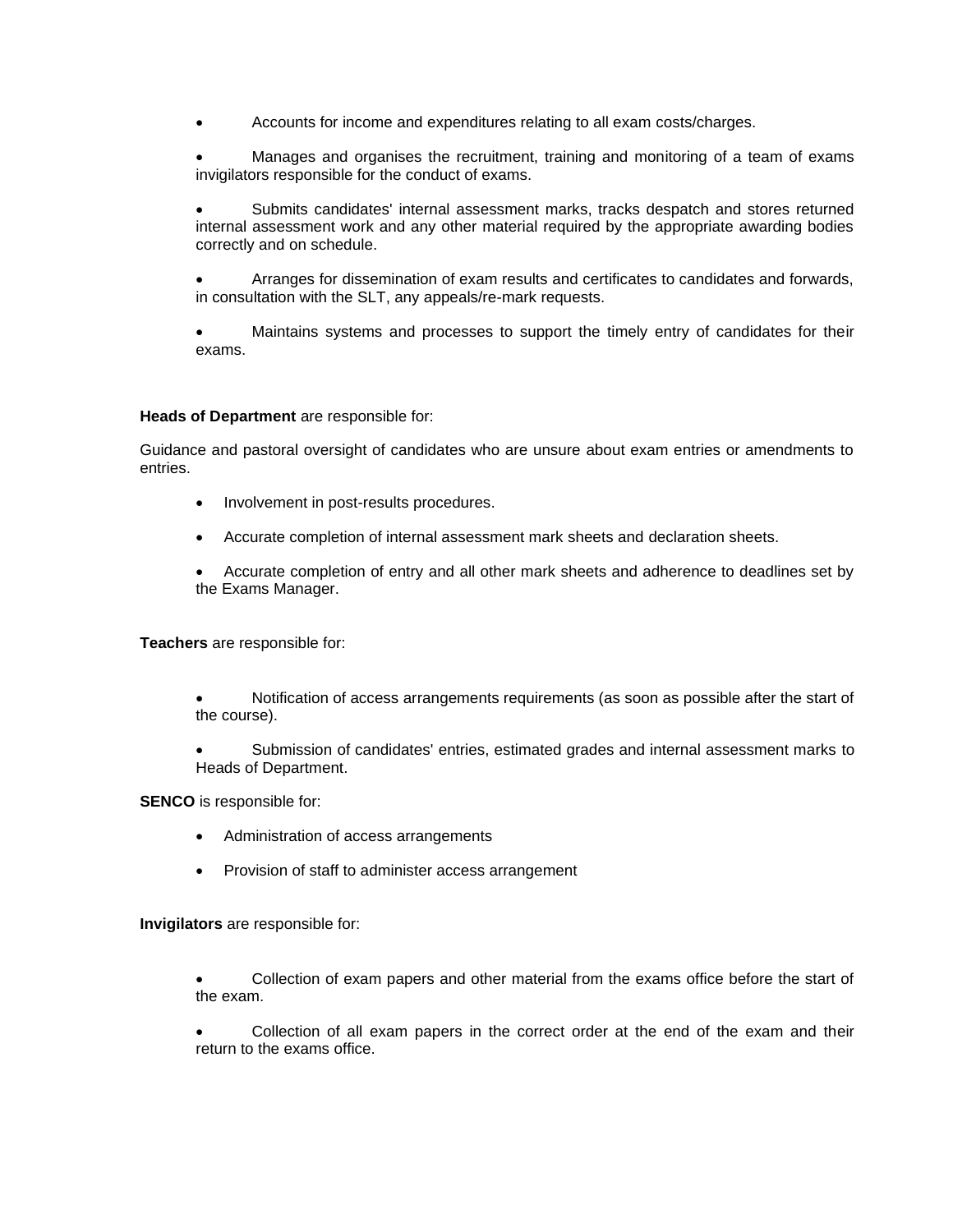**Candidates** are responsible for:

• Confirmation and signing of entries.

• Understanding internal assessment regulations and signing a declaration that authenticates the work as their own.

## **Qualifications**

## **Qualifications offered**

The qualifications offered at this centre are decided by the Senior Leadership Team.

The qualifications offered are GCE, GCSE, Cambridge Nationals/ Technicals and BTEC.

The subjects offered for these qualifications in any academic year may be found in the centre's published prospectus for that year. If there has been a change of syllabus from the previous year, the Exams Manager must be informed by 1<sup>st</sup> June.

Informing the exams office of changes to a syllabus is the responsibility of the Heads of Subject and Heads of Department.

Decisions on whether a candidate should be entered for a particular subject will be taken in consultation with the candidates and subject teachers.

#### **Exam series and timetables**

#### **Exam seasons**

Internal exams and assessments are scheduled in December, January, May and June.

External exams and assessments are scheduled in November (English/ Maths re-sit only – depending on exam board availability) and May/ June.

All internal exams are held under external exam conditions.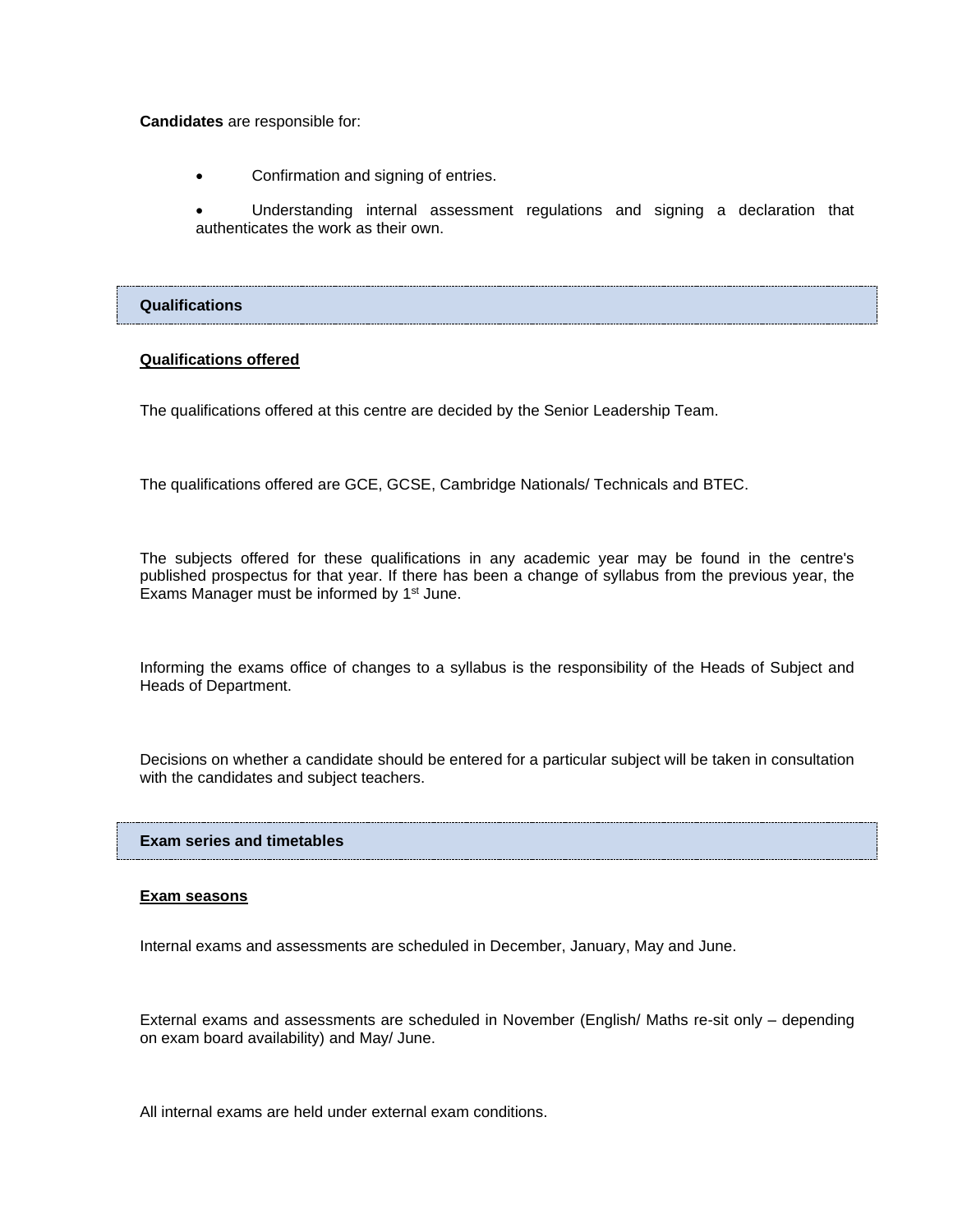The Head of Subject and Head of Department decide which exam series are used in the Centre.

## **Timetable**

Once confirmed, the Exams Manager will circulate the exam timetable for Internal exams and External exams.

**Entries, entry details and late entries**

# **Entries, entry details and late entries**

Candidates are selected for their exam entries by the Heads of Subject and subject teachers.

Candidates or parents/carers can request a subject entry, change of level or withdrawal, in consultation with the subject teacher and/or Head of Department.

The Centre accepts external entries from former candidates only.

The Centre does not act as an exam centre for other organisations.

Entry deadlines are circulated to Heads of Department via Email.

Late entries are authorised by the Senior Leadership Team.

GCSE retakes – candidates are allowed a maximum of 2 attempts for each unit for modular GCSEs during Key Stage 4.

Candidates are allowed as many retakes as is permissible in the specification for AS and A2 subjects.

Retake decisions will be made in consultation with candidates, subject teachers and Heads of Department.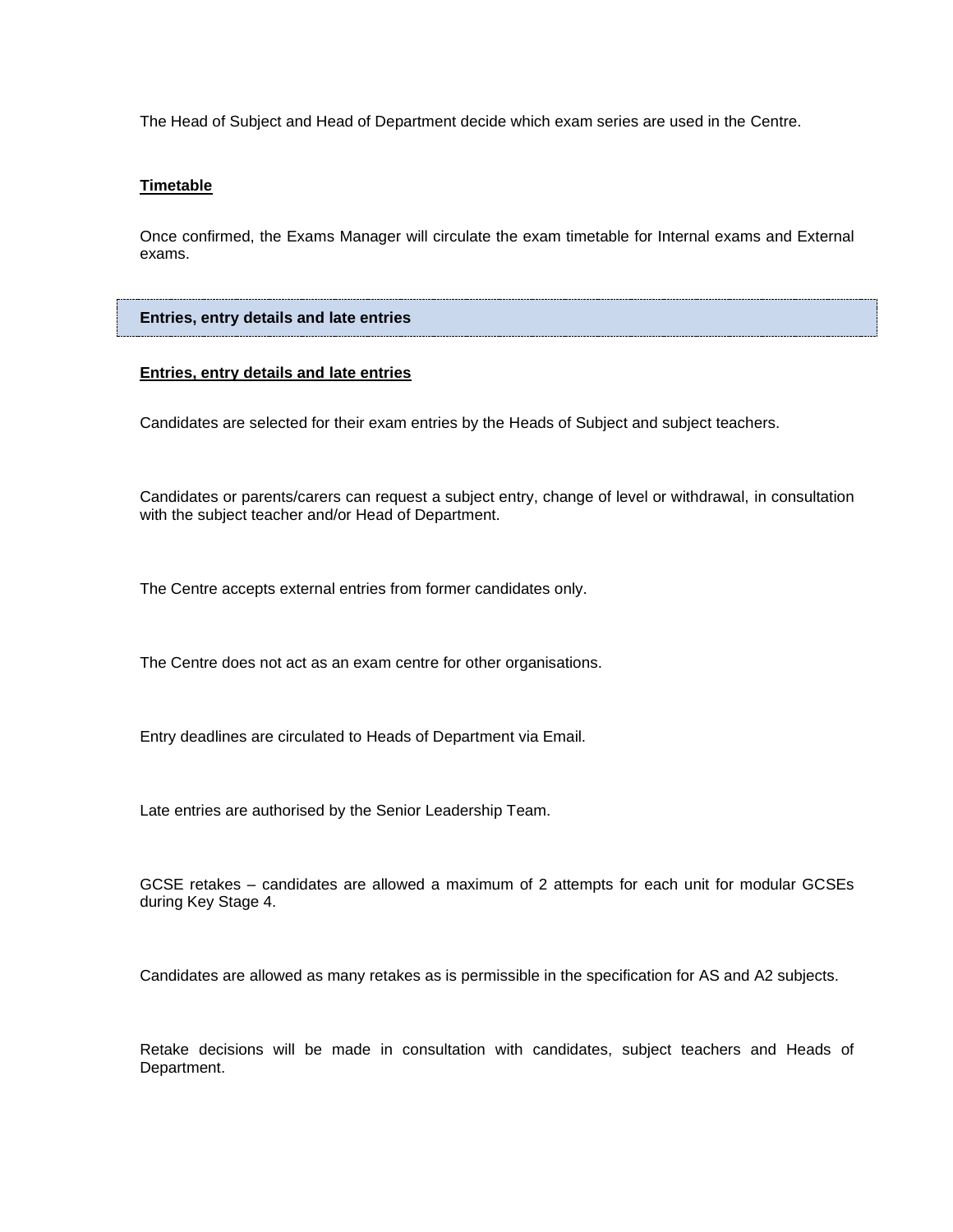## **Exam fees**

# **Exam fees**

Candidates or Departments will not be charged for changes of tier or withdrawals made by the proper procedures or alterations arising from administrative processes provided these are made within the time allowed by the awarding bodies.

GCSE initial registration and entry exam fees are paid by the Centre.

AS initial registration and entry exam fees are paid by the Centre.

A2 initial registration and entry exam fees are paid by the Centre.

Late entry or amendment fees are paid by the Departments.

Fee reimbursements are sought from candidates who decide to sit an exam after the late entry/withdrawal deadline/fail to sit an exam/do not meet the necessary internal assessment requirements without medical evidence or evidence of other mitigating circumstances.

Retake fees for GCSEs during Year 11 are paid by the Centre.

Retake fees for GCSEs during Years 12 and 13 are paid by the Centre for the first attempt. Any subsequent attempts are paid by the student.

Retake fees for first and any subsequent attempts at both AS and A2 are paid by the student.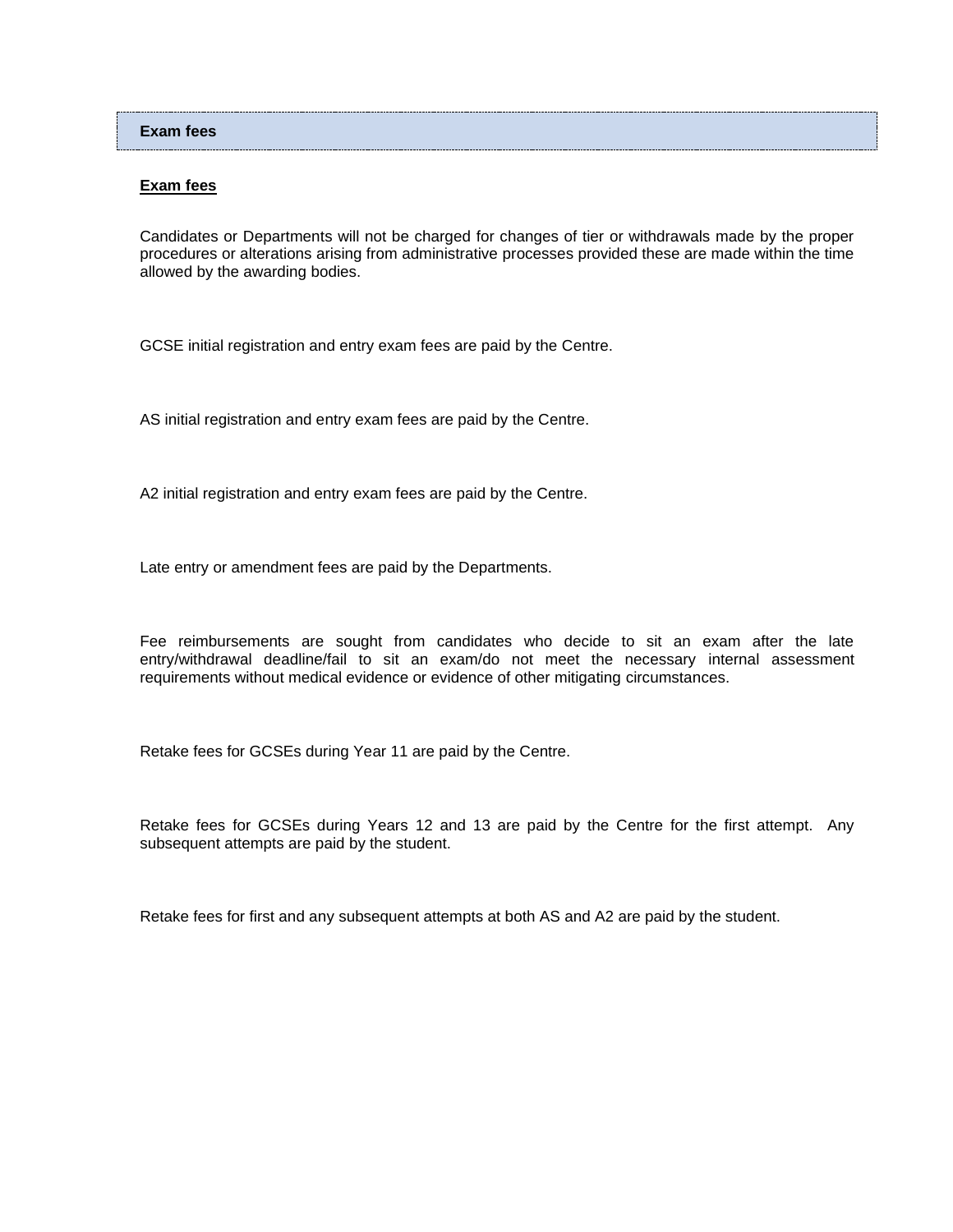## **Disability Discrimination Act**

#### **Disability Discrimination Act**

All exam centre staff must ensure that meet the requirements of the Disability Discrimination Act 1995 (DDA), extended in 2005, and the Disability Equality Duty (DED), introduced in 2006.

The DDA introduced measures aimed at eliminating the discrimination often faced by disabled people. The main provisions of the Act give protection to disabled people in the areas of employment and education.

'A person has a disability for the purposes of the DDA if s/he has a physical or mental impairment that has a substantial and long-term adverse effect on her/his ability to carry out normal day-to-day activities.'

To find out more about exactly how your centre can satisfy the requirements of the DDA visit the DDA information page on the QCDA website.

The centre will meet the requirements of the DDA by ensuring that the exams centre is accessible and improving candidate experience. This is the responsibility of the Head of Centre.

#### **Access arrangements**

The SENCO will inform subject teachers of candidates with special educational needs who are embarking on a course leading to an exam, and the date of that exam. The SENCO can then inform individual staff of any special arrangements that individual candidates can be granted during the course and in the exam.

A candidate's access arrangements requirement is determined by the SENCO.

Making access arrangements for candidates to take exams is the responsibility of both the SENCO and Exams Manager.

Submitting completed access arrangement applications to the awarding bodies is the responsibility of the Exams Manager.

Rooming for access arrangement candidates will be arranged by the Exams Manager.

Invigilation and support for access arrangement candidates will be organised by the SENCO with the Exams Manager.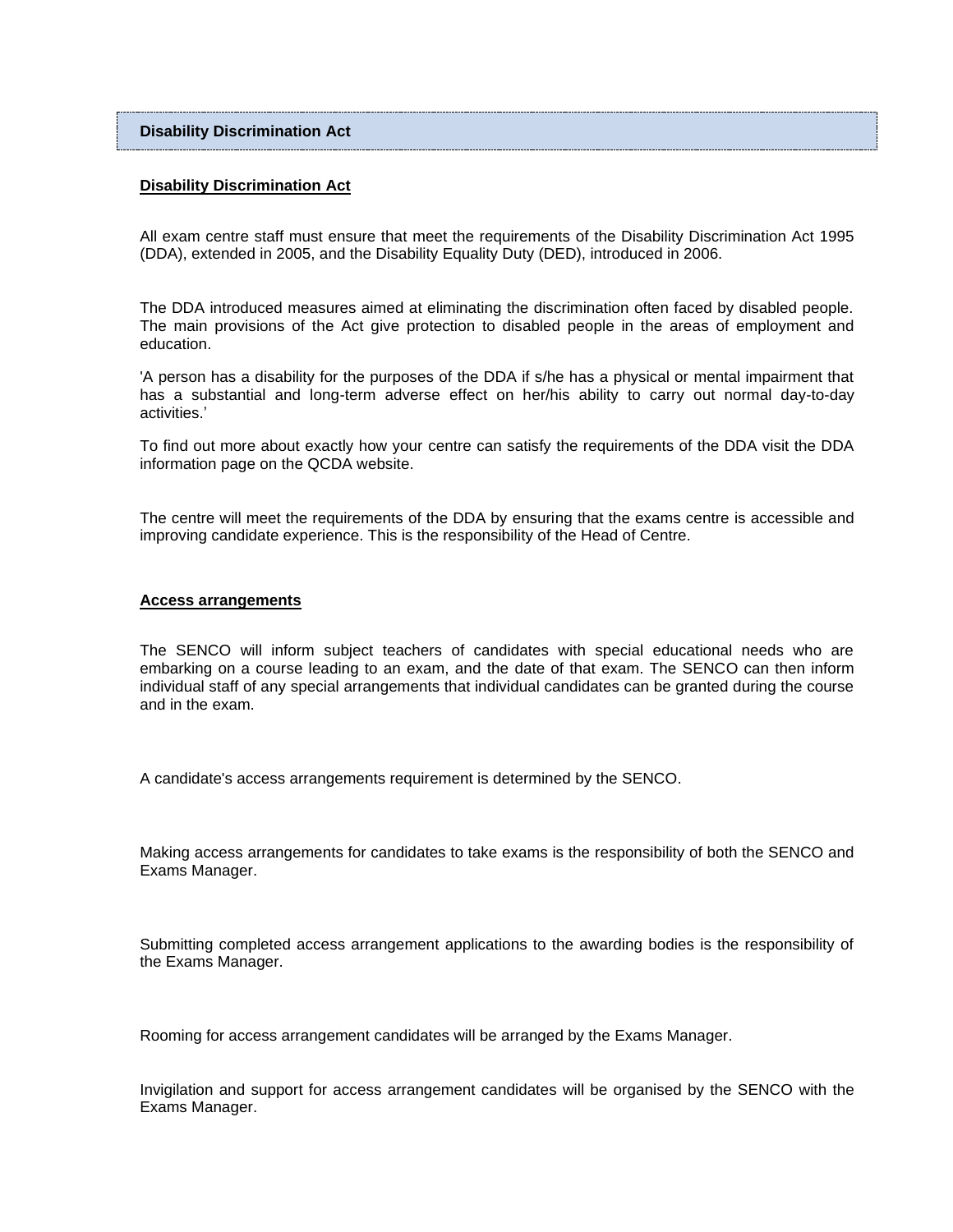## **Contingency planning**

Contingency planning for exams administration is the responsibility of the Senior Leadership Team. However, in the event of the Exam Officers absence.

SLT will ensure that papers remain securely stored in filing cabinets within the store cupboard and no more than 30 minutes before the start of the exam take the relevant papers are to taken to the exams office. Sealed papers are then checked with the invigilator for correct date and time. The invigilator then takes the papers, registers, seating plan, cards etc to the allocated location. In the case of small separate rooms for scribes/ readers where an exam paper pack would need splitting, this MUST be done in the secure location of the exams office. Once at the allocated location, papers are distributed to desks as per the plan. Papers must NEVER be left unattended.

SLT are always present in the main examination room for the start of the exam. They are responsible for ensuring all JCQ requirements are met.

#### **Private candidates**

Managing private candidates is the responsibility of the Exams Manager.

## **Managing invigilators**

## **Managing invigilators**

External staff are used for an invigilation resource.

These invigilators will be used for Internal exams and External exams.

Recruitment of invigilators is the responsibility of the Exams Manager.

Securing the necessary Enhanced Criminal Records Bureau (CRB) clearance for new invigilators is the responsibility of the Centre administration.

CRB fees for securing such clearance are paid by the Centre.

Invigilators are timetabled and briefed by the Exams Manager.

Invigilators rates of pay are set by the Centre administration.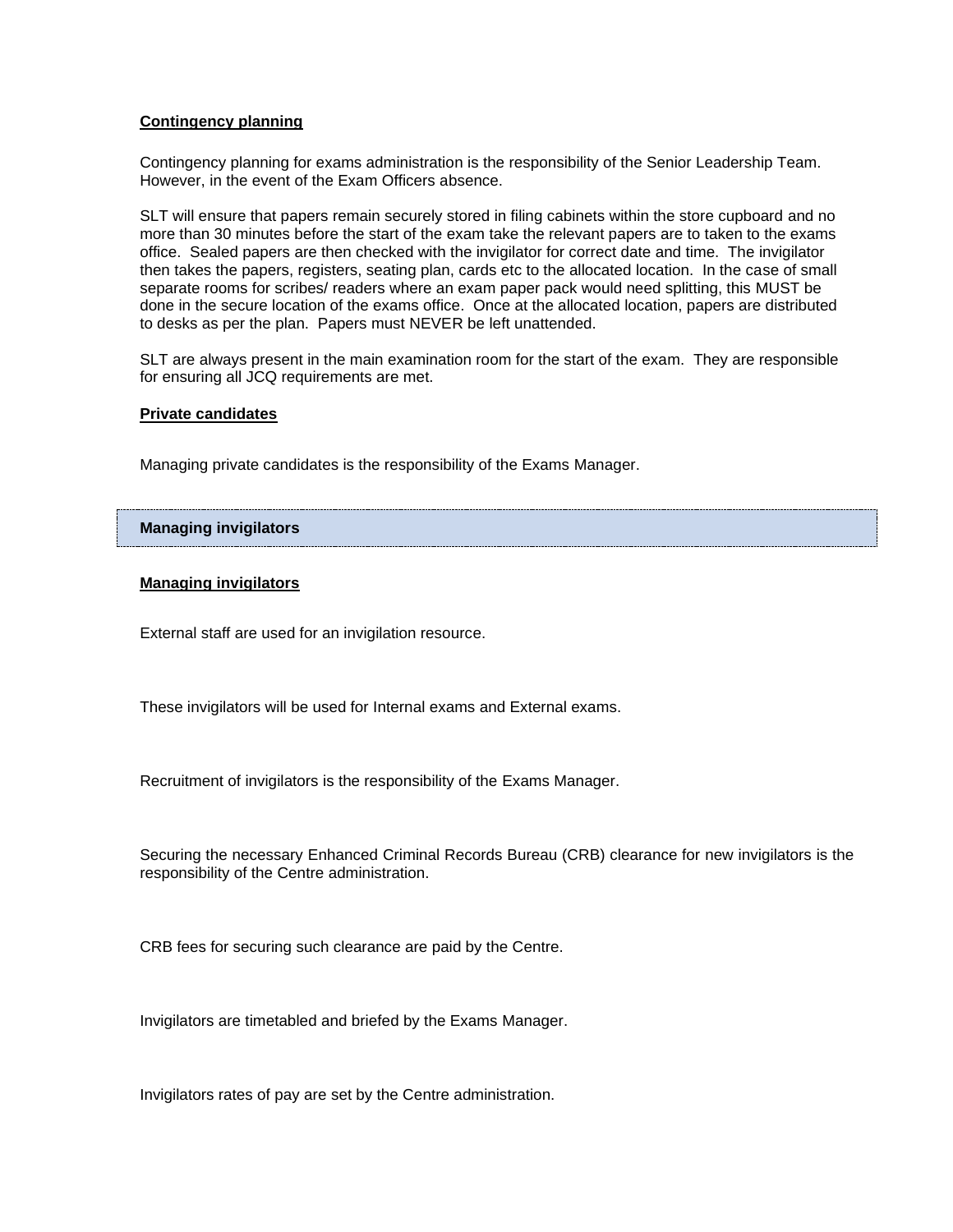#### **Malpractice**

The Exams Manager and/or member of the Senior Leadership Team is responsible for investigating suspected malpractice.

## **Exam days**

The Exams Manager will book all exam rooms after liaison with other users and make the question papers, other exam stationery and materials available for the invigilator.

Site management is responsible for setting up the allocated rooms.

A member of the Senior Leadership Team will start all large exams in accordance with JCQ guidelines. All other exams will be started by the Exams Manager or Invigilator.

Subject staff may be present at the start of the exam to assist with identification of candidates but must not advise on which questions or sections are to be attempted.

In practical exams subject teachers may be on hand in case of any technical difficulties.

Exam papers must not be read by subject teachers or removed from the exam room before the end of a session. Papers will be distributed to heads of department at the end of the exam session.

A relevant subject teacher may be available to read out any subject-specific instructions and start the exam, if required.

#### **Candidates**

#### **Candidates**

The centre's published rules on acceptable dress, behaviour and candidates' use of mobile phones and other electronic devices apply at all times.

Candidates' personal belongings remain their own responsibility and the Centre accepts no liability for their loss or damage.

Disruptive candidates are dealt with in accordance with JCQ guidelines. Candidates are expected to stay for the full exam time at the discretion of the Exams Manager or invigilator.

Candidates may only leave the exam room for a genuine purpose and are required to return immediately to the exam room. They must be accompanied by a member of staff at all times.

The Exams Manager is responsible for handling late or absent candidates on exam day or subsequently. Parents and Carers are responsible for candidates who are late for their exams or who do not turn up at all.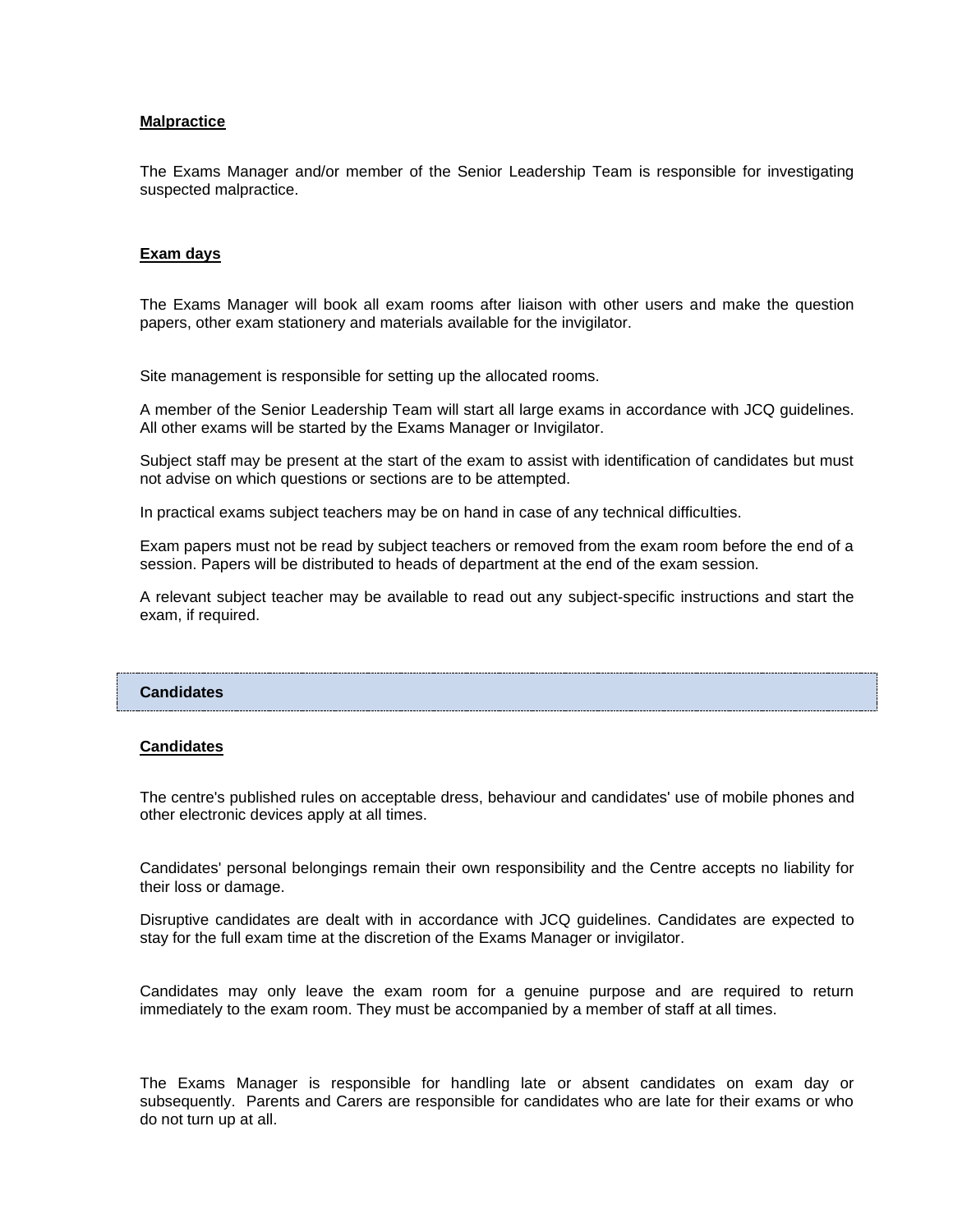## **Clash candidates**

The Exams Manager will be responsible as necessary for supervising escorts, identifying a secure venue and arranging overnight stays.

## **Special consideration**

Should a candidate be ill before an exam, suffer bereavement or other trauma, be taken ill during the exam itself or otherwise disadvantaged or disturbed during an exam, then it is the candidate's responsibility to alert the centre, the Exams Manager, or the exam invigilator, to that effect.

The candidate must support any special consideration claim with appropriate evidence within three days of the exam, for example by providing a letter from the candidate's doctor.

The Exams Manager will then forward a completed special consideration form to the relevant awarding body within seven days of the exam.

#### **Internal assessments and appeals**

#### **Internal assessment replaces the largely discontinued term coursework**

Candidates who have to prepare internal assessment portfolios should do so by the centre-defined date.

It is the duty of Heads of Department to ensure that all internal assessment is ready for despatch at the correct time. The Exams Manager will assist by keeping a record of each despatch, including the recipient details and the date and time sent.

Marks for all internally assessed work and estimated grades are provided to the exams office by the Subject teachers, Heads of Subject and Heads of Department.

#### **Appeals against internal assessments**

Appeals against internal assessments must be made within 5 days of students receiving their mark.

The process for managing appeals against internal assessments is detailed in a separate appeals policy, available from the exams office.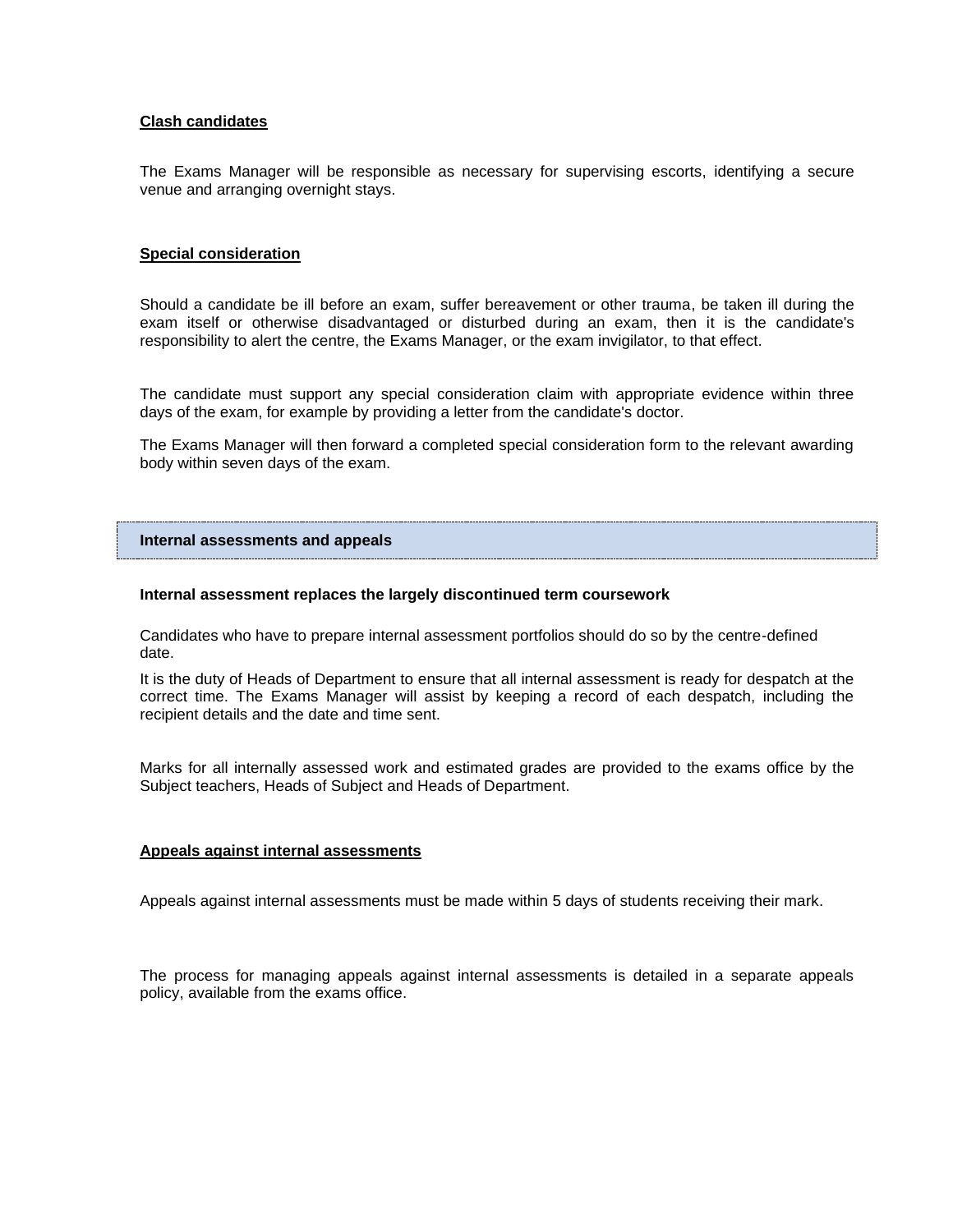#### **Results**

Candidates will receive individual provisional statement of result slips on result days in person at the Centre. Results will not be released to another person without the candidate's written permission.

Uncollected results will be posted to candidates on results day.

Arrangements for the Centre to be open on results days are made by the Examinations Officer. The provision of staff on results days is the responsibility of the Senior Leadership Team.

## **Review of Marking (ROM)**

Enquires about results may be requested by Centre staff or candidates if there are reasonable grounds for believing there has been an error in marking. The candidate's consent is required before any ROM is requested.

All requests for reviews of marking can only be made through the Examinations Office and must be received by the Examinations Officer in school no later than 21 days after the publication of GCSE results to allow time for processing the request. The exception is Priority Service 2 requests (only available if GCE A level candidate's place in higher education is dependent on the outcome) for which the deadline is 6 days after the publication of GCE results.

No request will be actioned without a fully completed Candidate Consent Form signed by the candidate (or with the candidate's email consent attached). Consent forms/emails must be retained by the Centre for at least 6 months following the outcome of an enquiry or any subsequent appeal.

No request will be actioned until appropriate payment has been agreed and received.

Candidates are advised to discuss their result with the appropriate Head of Subject or Head of Post 16 before deciding on whether to proceed with an enquiry.

Reviews of Marking can be instigated by:

- 1. Reviews of marking may be requested by centre staff or candidates if there are reasonable grounds for believing there has been an error in marking. The candidate's consent is required before any review of marking is requested.
- 2. Senior Leadership/Head of Department may encourage a candidate to request a review of marking. In this case, the school will fund the enquiry but the candidate's written consent is still required.
- 3. When the centre does not support a candidate's or parent's request for a review of marking a candidate may apply to have an enquiry carried out. If a candidate requires this against the advice of subject staff, they will be charged.

## **Reviews of Marking Policy & Procedure**

If the outcome of a review of marking is a change of grade, which negates the fee, the Examinations Officer will arrange for the appropriate fee to be refunded.

The school will inform the candidate as soon as possible about the outcome of a review of marking.

Candidates must be aware that the outcome of an enquiry is final and where there has been a downgrade the request will not be revoked and the original higher grade will not be reinstated.

A review can only be made by the school on a student's behalf. Awarding bodies can only enter into discussions with the school.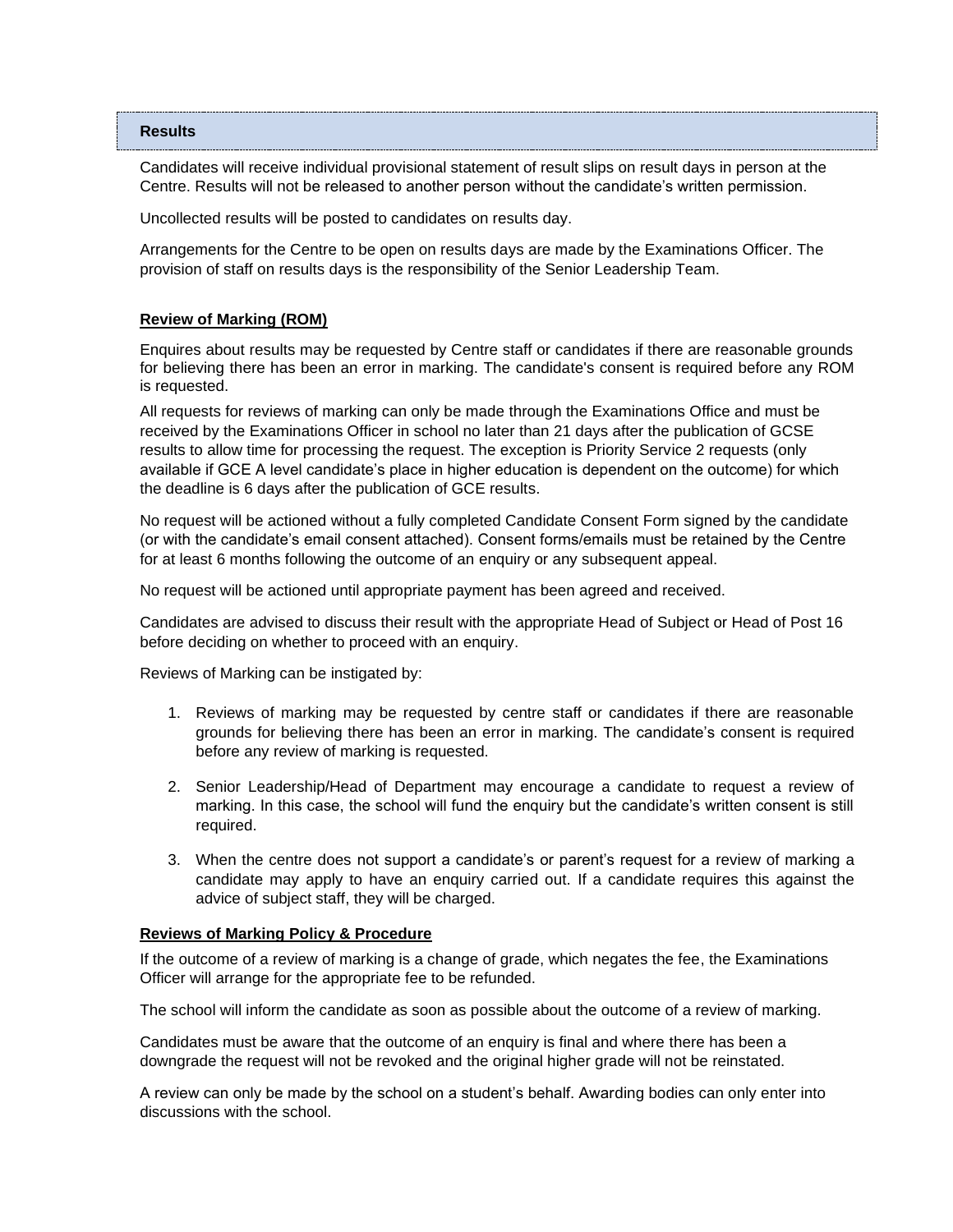# **An appeal to an awarding body following the outcome of Review of Marking**

The appeals process is available to Centres or candidates who remain dissatisfied after receiving the outcome of a review of marking. Full details of the awarding bodies' appeals processes are provided in the publication "A guide to the awarding bodies' appeals processes" which is available on the JCQ website [http://www.jcq.org.uk/examinations-office/appeals.](http://www.jcq.org.uk/examinations-office/appeals)

An appeal can only be made on the basis that the awarding body has not followed due procedures.

The appeal must be made only by the Head of Centre on behalf of the candidate or a group of candidates. Appeals do not generally involve further reviews of marking candidates' work.

Where an original hard copy script has been returned to a Centre as part of a review of marking, its' security is compromised and it cannot be subject to an appeal.

Appeals must be submitted to the relevant awarding body within 14 calendar days of the notification of the outcome of the enquiry.

Appeals must be made in writing and clearly state the grounds for appeal.

Awarding bodies may charge a fee for appeals. This fee will be refunded if the appeal is upheld.

An appeal against a moderation decision cannot be made on behalf of an individual candidate.

# **ATS (Access to Scripts)**

A 'script' refers to the written work of a candidate which has resulted from an externally assessed component. Arrangements for Access to Scripts do not apply to internally assessed components, orals or audio/video tapes.

## **Conditions of Access to Scripts (ATS) service**

Where teaching staff intend to use scripts for teaching and learning purposes or as examples for other students, prior written (or emailed) permission must be obtained from the candidates concerned. This permission must be sought only after the candidates have received their results for the respective examination series. Candidates who grant their permission have the right to anonymity of their scripts before use. The Centre's policy is that teachers using scripts for teaching and learning purposes must ensure that anything that can identify the candidate is removed before use.

A candidate has the right to instruct their Centre not to request their scripts. Scripts must only be seen by teachers who are members of staff at that Centre or returned directly to candidates. Centres must store scripts securely. Where teachers have used scripts for teaching and learning purposes but no longer wish to retain them, they must ensure that the scripts are disposed of in a confidential manner. In such cases, script disposal must not take place before the end of the Review of Marking period, at the end of November each year.

# **Original hard copy scripts (where provided)**

The originals of scripts that are or have been the subject of any malpractice investigation can be withheld by an awarding body. In these circumstances, a photocopy of the scripts may be requested.

Once an awarding body has returned an original hard copy script to a Centre or a private candidate, its security is compromised and it can no longer be subject to an enquiry about results.

Staff and candidates must be aware that original hard copy scripts must not be written on or otherwise tampered with ahead of the earliest date for disposal – which is at the end of the review period towards the end of November each year. Candidates who have tampered with scripts, which may need to be